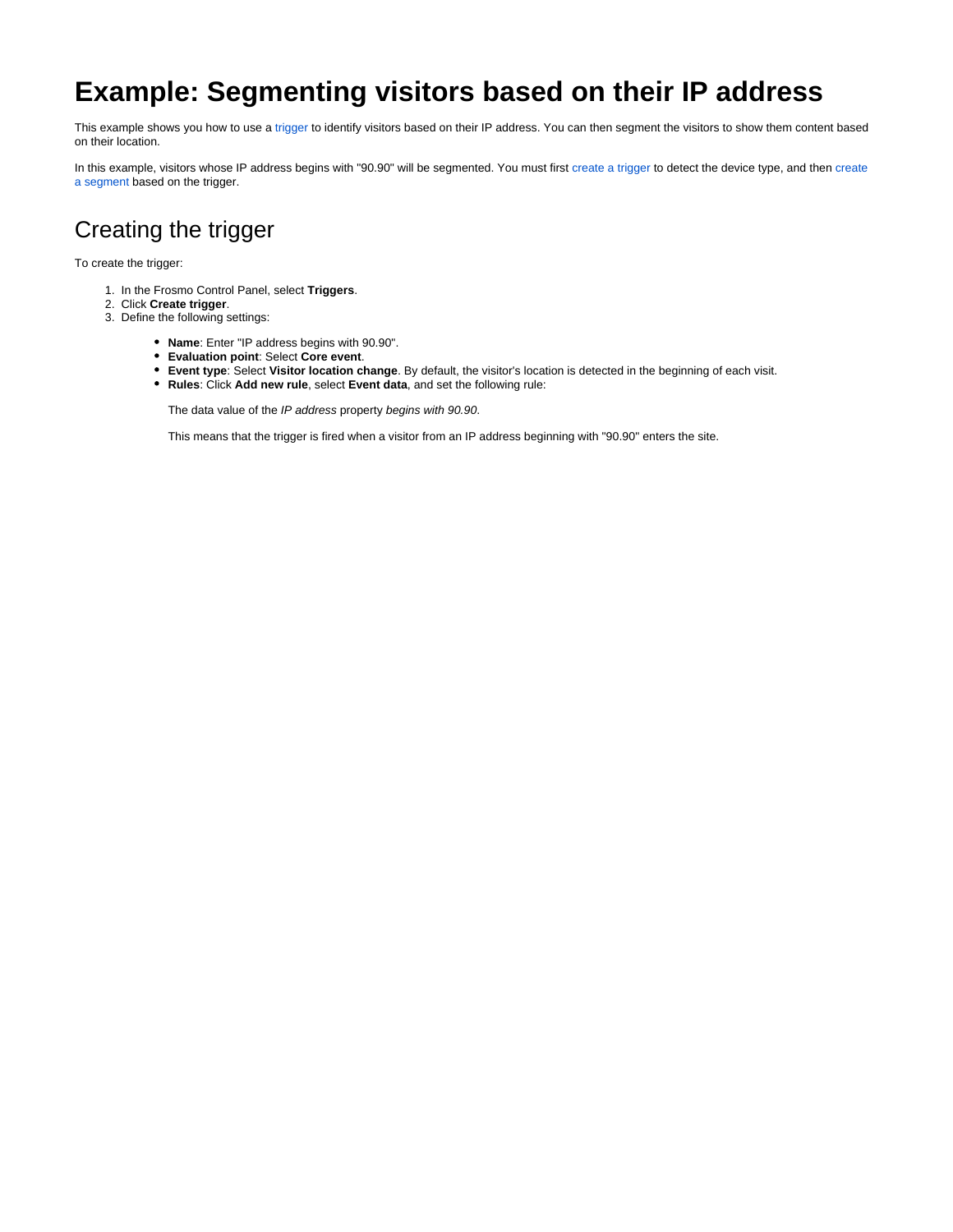| Name*                                                                                                             |
|-------------------------------------------------------------------------------------------------------------------|
| IP address begins with 90.90                                                                                      |
|                                                                                                                   |
| <b>Description</b>                                                                                                |
|                                                                                                                   |
|                                                                                                                   |
| <b>Evaluation point*</b>                                                                                          |
| Define the event when the platform evaluates whether to fire the trigger. Learn more                              |
| Core event                                                                                                        |
|                                                                                                                   |
| Event type*                                                                                                       |
| Select the type of Frosmo Core event. Learn more                                                                  |
| Visitor location change                                                                                           |
|                                                                                                                   |
|                                                                                                                   |
| <b>Rules</b>                                                                                                      |
| To limit when the trigger is fired, add rules. Learn more                                                         |
| <b>Event data</b>                                                                                                 |
| ×.<br>The data value of the   IP address<br>property<br>$\check{ }$                                               |
|                                                                                                                   |
| begins with<br>90.90                                                                                              |
| <b>Add new condition</b>                                                                                          |
|                                                                                                                   |
| Add new rule                                                                                                      |
|                                                                                                                   |
| <b>Alias</b>                                                                                                      |
| To bind a JavaScript function to the trigger, enter the function name as the alias for the trigger.<br>Learn more |
|                                                                                                                   |
|                                                                                                                   |

4. Click **Save**.

## <span id="page-1-0"></span>Creating the segment

To create a segment for visitors who click the modification:

- 1. In the Frosmo Control Panel, select **Data Management > Segmentation > Segments**.
- 2. Click **Create segment**.
- 3. Define the segmentation rules:
	- a. Click **Add new rule**, select **Trigger**, and set the following rule:

The visitor has triggered IP address begins with 90.90 more than equal to 1 times, with each trigger event counted.

This means that in order to get segmented, the visitor must enter the site from an IP address beginning with "90.90". Every visit is counted.

b. Set the time limit based on the start and end date of your modification. The default time limit is 14 days.